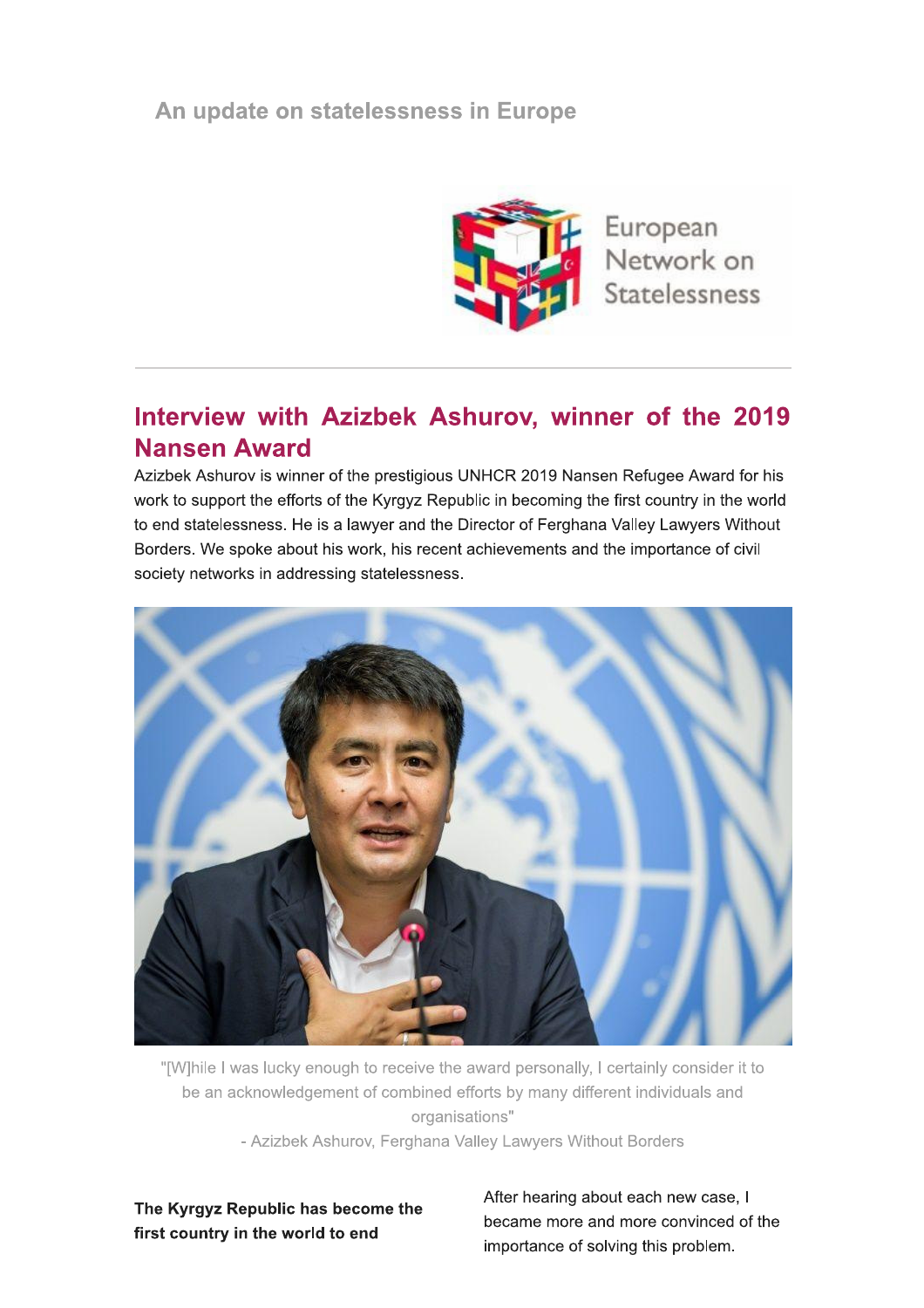statelessness. Tell us about your work and its impact.

Kyrgyzstan made a giant leap forward when it became the first country in the world to conduct a country-wide campaign to identify and then resolve all existing statelessness cases in the country. This took place as part of a national campaign launched in 2014, and it involved the Government, civil society organisations and the UNHCR mission in Kyrgyzstan. More than 13,700 stateless people were identified, all of whom subsequently obtained a nationality through various naturalisation procedures. As part of the effort, my organisation Ferghana Valley Lawyers Without Borders directly helped over 10,800 people. Perhaps against the global scale of statelessness, the achievements of a small country may seem insignificant, but I think the more important point here is the precedent of a single state eradicating statelessness.

Statelessness is an issue that personally affected me and my family along with many others in Kyrgyzstan at the time of the collapse of the USSR, giving me an understanding of what it's like to live with an uncertain status and no nationality. From the start of my professional career, I have focused on the issue, because of my personal experience and knowing many others who were also struggling with statelessness.

Unfortunately, at that time the issue didn't attract much attention. But with likeminded colleagues, and with the support of UNHCR's 2009 mapping study, which revealed the true number of those affected, we began speaking to the Government about tackling the issue. We started work on the ground in 2014, when the Government expressed its readiness to launch a country-wide campaign, which led to the success we spoke about before.

In October you received the prestigious **UNHCR Nansen Award for your work** towards eradicating statelessness. What does winning the award mean for you as well as others working on statelessness, and how do you think it will impact on what you hope to achieve in the future?

Here, I really want to make clear that while I was lucky enough to receive the award personally, I certainly consider it to be an acknowledgement of combined efforts by many different individuals and organisations. Undoubtedly, this award recognises everyone who continues to contribute to ending statelessness not only in my country, but across the world. I would also like to note the reference kindly given by ENS Director Chris Nash speaking about the significance of our achievements in Kyrgyzstan and the Central Asia region. [...]

**Continue reading >>** 

# **Spotlight**

#### #StatelessJourneys - protecting the rights of stateless people on the move

To protect the rights of stateless people on the move, their nationality problems must be identified and acted upon. But this rarely happens in Europe.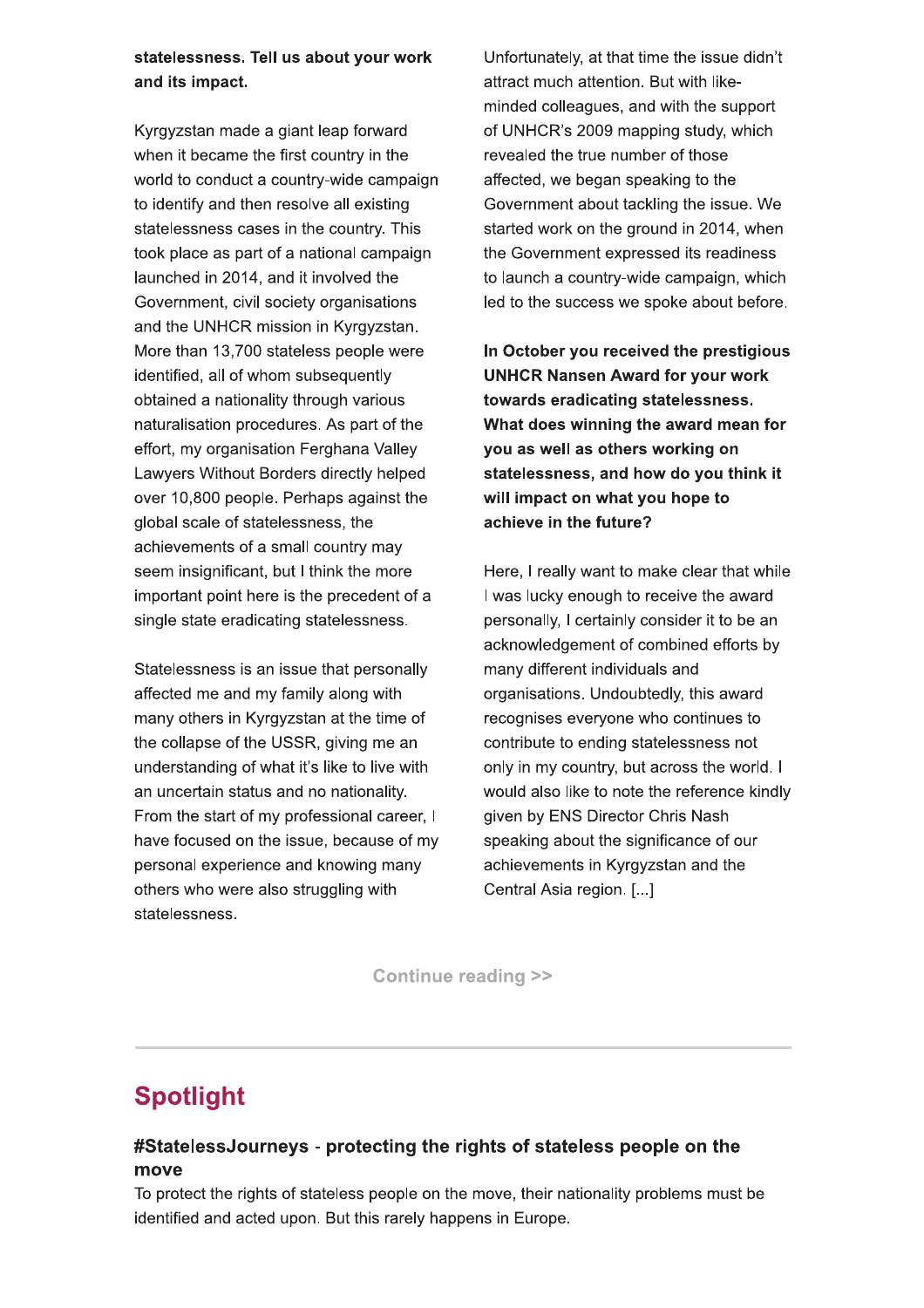As part of our joint #StatelessJourneys project with the Institute on Statelessness and Inclusion we've published two new Country Position Papers on Iraq and Iran, which provide information on the profiles of stateless individuals and those at risk of statelessness due to nationality or civil documentation problems in those countries.

We've also published translated leaflets for refugees and asylum seekers affected by statelessness (available to download in English Farsi and Arabic), as well as a leaflet and poster for refugee response actors with information about how statelessness may be affecting refugee journeys.

Visit the #StatelessJourneys website for other resources including country position papers on people affected by statelessness in Syria, Myanmar and Kuwait, podcasts, webinars and country briefings on how statelessness is impacting on the refugee response in Serbia, the Netherlands and Greece.



Statelessness is a hidden but very real issue affecting thousands of refugees and migrants in Europe.

### Italy, Slovenia and Bosnia-Herzegovina receive recommendations on statelessness at the 34<sup>th</sup> Universal Periodic Review

Three European countries were under review at the 34<sup>th</sup> Session of the Universal Periodic Review (UPR), which took place 4-15 November in Geneva. ENS worked with our members, Consiglio Italiano per i Rifugiati in Italy, the Peace Institute in Slovenia, and the Institute on Statelessness and Inclusion, to prepare joint submissions on the prevention and reduction of statelessness and protection of stateless people ahead of the review for **Italy** and **Slovenia**.

We were able to highlight key gaps in law, policy and practice, based on data from the Statelessness Index. Following the review, Italy received four relevant recommendations, including to accede to the European Convention on Nationality and to reduce the cases of statelessness in the country. Slovenia received 10 relevant recommendations, including on resolving the status of 'Erased Persons', acceding to the 1961 Convention and establishing a statelessness determination procedure. Additionally, Bosnia-Herzegovina received a recommendation on ensuring all births are registered, regardless of ethnicity, in order to prevent statelessness. For a useful analysis of all statelessness and nationality-related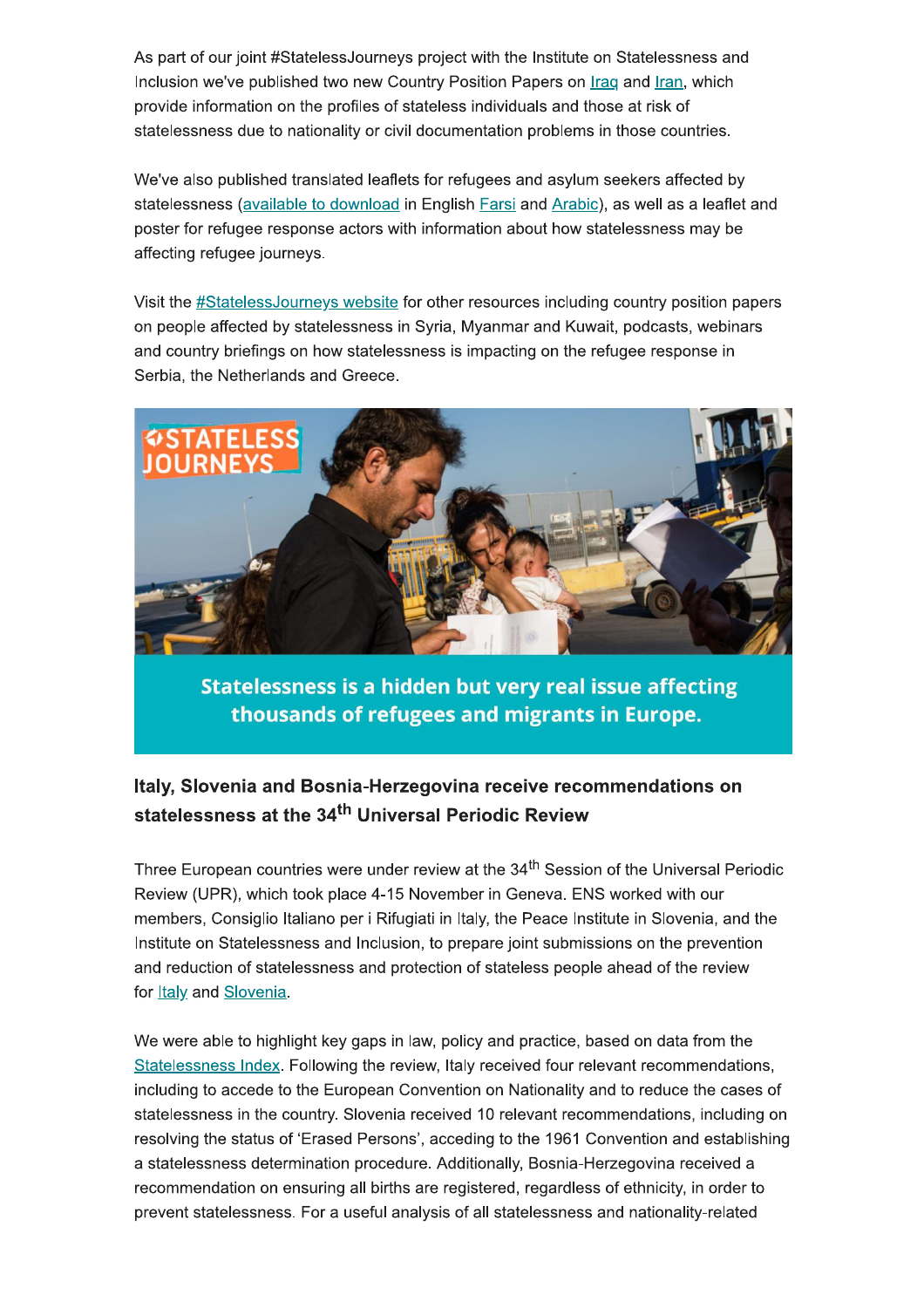recommendations made at the session, see this briefing by the Institute on Statelessness and Inclusion.

### Latest updates

**Toolkit on protecting stateless** people from arbitrary detention now available in Spanish



**ENS member Fundacion Cepaim has** worked with students from the University of Murcia's Translation Department to translate ENS' Protecting Stateless Persons from Arbitrary Detention - A Regional Toolkit for Practitioners into Spanish. The toolkit (English version available here) is intended as a resource for all those who come into contact with stateless people, including lawyers, NGOs and stateless detainees themselves, as well as policymakers, officials and judges responsible for reviewing immigration detention. Information is categorised by issue and by type of resource/jurisdiction (UN, Council of Europe and EU), all of which are hyperlinked, along with easy to use checklists for practitioners.

**Council of Europe publishes** analysis of current practices and challenges regarding the avoidance and reduction of statelessness in Europe

#### We're recruiting a Legal Policy **Officer**



Our network is growing and we are taking on new exciting challenges. To help us with the extra work we are seeking a Legal Policy Officer to support our law and policy development work, help deliver our strategic litigation work, develop our relationships with a diverse range of stakeholders, and help us fulfil our mission to protect stateless people and end statelessness in Europe. To learn more about the post please visit our website.

#### Malta accedes to the 1954 **Statelessness Convention**

**CONVENTION** RELATING TO THE STATUS OF **STATELESS** PERSONS

On 11 December, the Government of Malta acceded to the 1954 Statelessness Convention. Malta's accession to the Convention is a welcome step towards protecting stateless people. However, Malta has acceded to the Convention with reservations to Article 11 (regarding stateless seamen), Article 14 (regarding artistic rights and industrial property) and Article 32 (regarding facilitated naturalisation), which means that these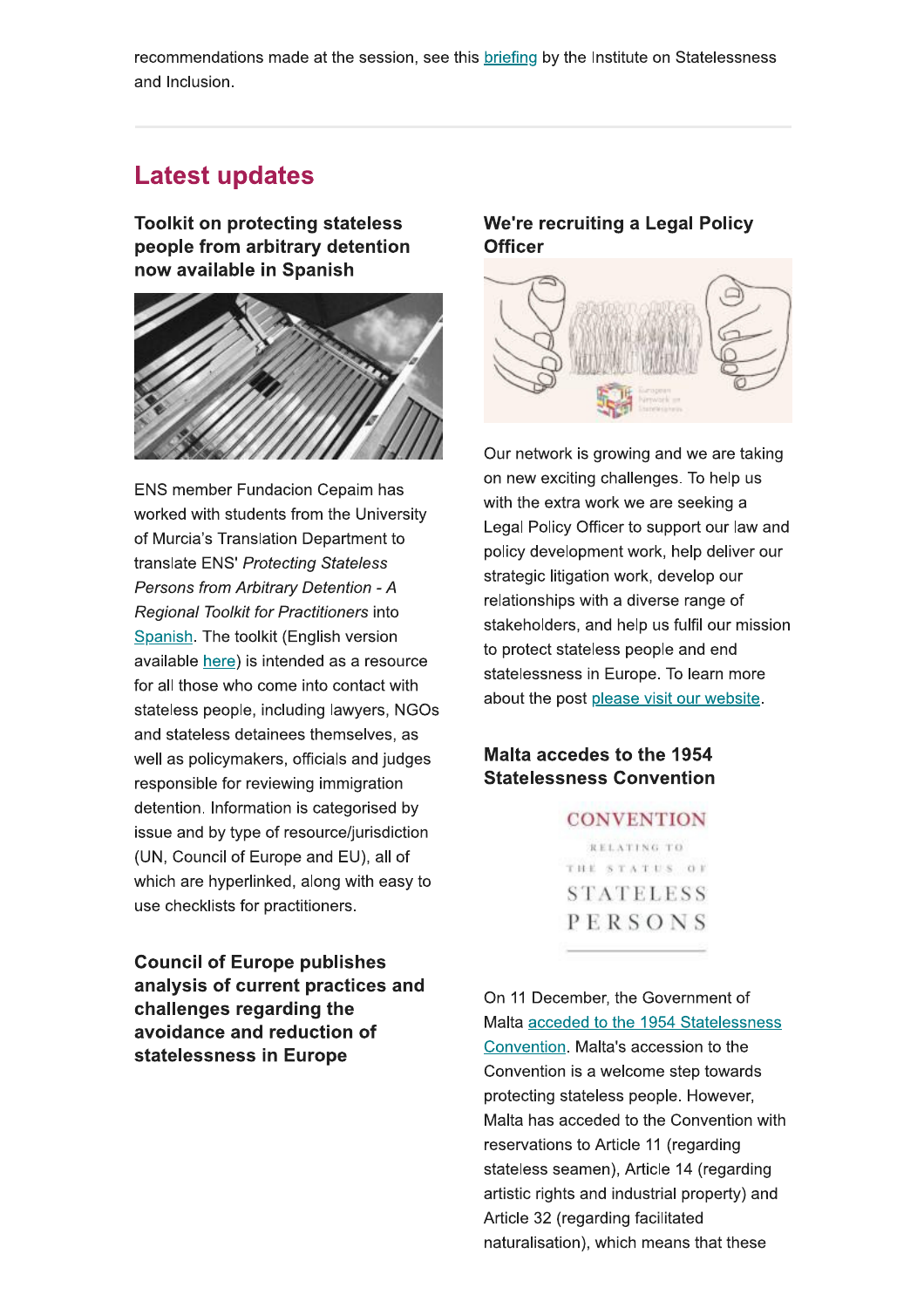

In its November plenary meeting, the **Council of Europe European Committee** on Legal Cooperation (CDCJ) approved a new report capturing input from an ad hoc inter-governmental roundtable in June where ENS was invited to provide expert evidence alongside UNHCR, FRA, EMN, academics and state representatives. This followed sustained advocacy and engagement by ENS since 2017, and we look forward to further reporting on and continuing to support next steps with this very welcome initiative during 2020 and beyond.

### **CRC 30th Anniversary: work still** to be done to end childhood statelessness in Europe



On World Children's Day, ENS attended the European Parliament high-level event marking 30 years of the Convention on the Rights of the Child. Since 1989, some progress has been made in Europe to end childhood statelessness. In 30 years, 24 European countries have acceded to the 1961 Convention on the Prevention of Statelessness, and recent changes introduced in Norway and Albania have helped to prevent the risk of statelessness among children. However, barriers to birth registration, inadequate safeguards to prevent statelessness and factors leading to a risk of statelessness among children in migration mean that some children in

specific provisions will have no legal effect. Of particular concern is the exclusion of stateless people in Malta from a facilitated route to resolving their statelessness through naturalisation. For a full analysis of Malta's law, policy and practice on statelessness go to our #StatelessnessINDEX.

### **European Parliament reinforces** commitment to ending childhood statelessness



As part of the 30th Anniversary celebrations of the UN Convention on the Rights of the child, the European Parliament passed a new resolution on children's rights which includes a call to member states for a solution to child statelessness both inside and outside the EU, including the promotion of access to birth registration and a child's right to a nationality. This follows advocacy efforts by ENS and our active engagement and membership of the Initiative on Children in Migration, a collaboration among NGOs involved in coordinated advocacy on EU law and policy impacting children in migration.

### Improvements and challenges in UK's new quidance on statelessness applications

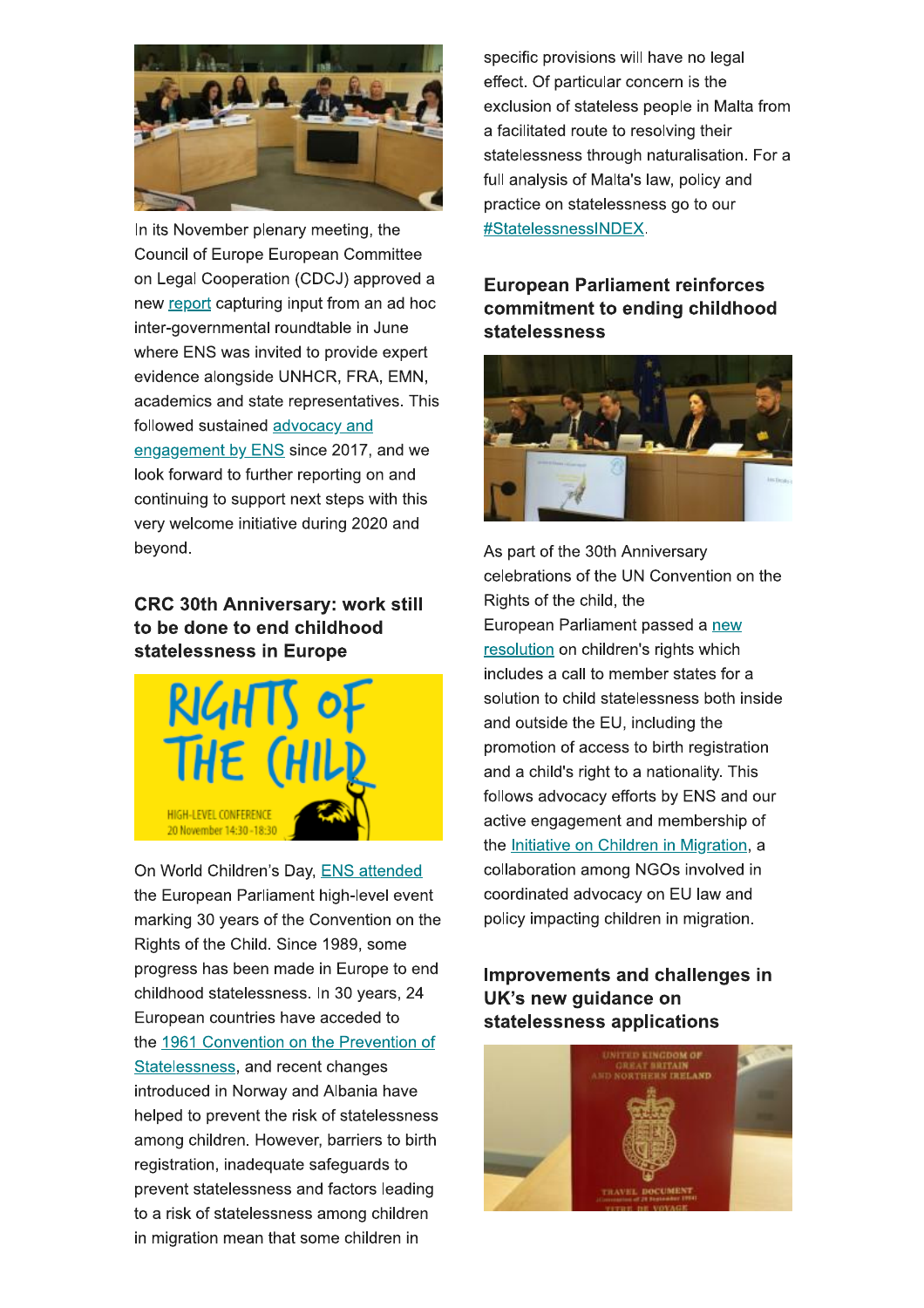Europe are still prevented from realising their right to a nationality under the convention.

### The CJEU issues judgment in Bilali C-720/17 on statelessness and subsidiary protection



The CJEU has issued a decision on whether Article 19 of EU Directive 2011/95 allows for revocation of subsidiary protection status when the knowledge of the authorities changes. The Austrian authorities revoked subsidiary protection status previously conferred on Mr Bilali, who claimed he was stateless. The CJEU decided that subsidiary protection could be revoked even though the mistake lay with the Austrian authorities, and not with the Applicant. Austria does not have a statelessness determination procedure, which would have enabled Mr Bilali's case to be resolved earlier and more effectively.

#### **German 'Migration Package'** poses increased risk of detention for stateless people



In June 2019, the German Parliament approved the so called 'migration package' which introduced new and modified legal and policy measures on immigration and asylum. The 'Orderly Return Act' significantly tightens detention The UK Home Office's new guidance on statelessness applications both repeats some existing mistakes and makes new ones, while also introducing some improvements. The guidance permits, for the first time, asylum and statelessness applications to proceed in parallel in some circumstances. It also requires the Home Office to consider whether an applicant meets the definition of a stateless person, even where they meet the general grounds that prevent people from applying for stay in the UK, as they may need to be granted leave to remain if they are stateless and not admissible to any country. For a full analysis of the UK's law, policy and practice on statelessness go to our #StatelessnessINDEX.

#### **ENS welcomes seven new** members



In September, ENS welcomed seven new members to the network. The Secretariat looks forward to working with the British Rohingya Community UK, Female Fellows (Germany), Fenix Humanitarian Legal Aid (Greece), Jesuit Refugee Service UK, Swedish Refugee Law Centre, Benedikt Buechel (UK) and Christiana Bukalo (Germany), as well as the expertise and contributions they will each bring to the network. For a full list of our 154 members see our website.

### Latvia takes a decisive step towards eliminating childhood statelessness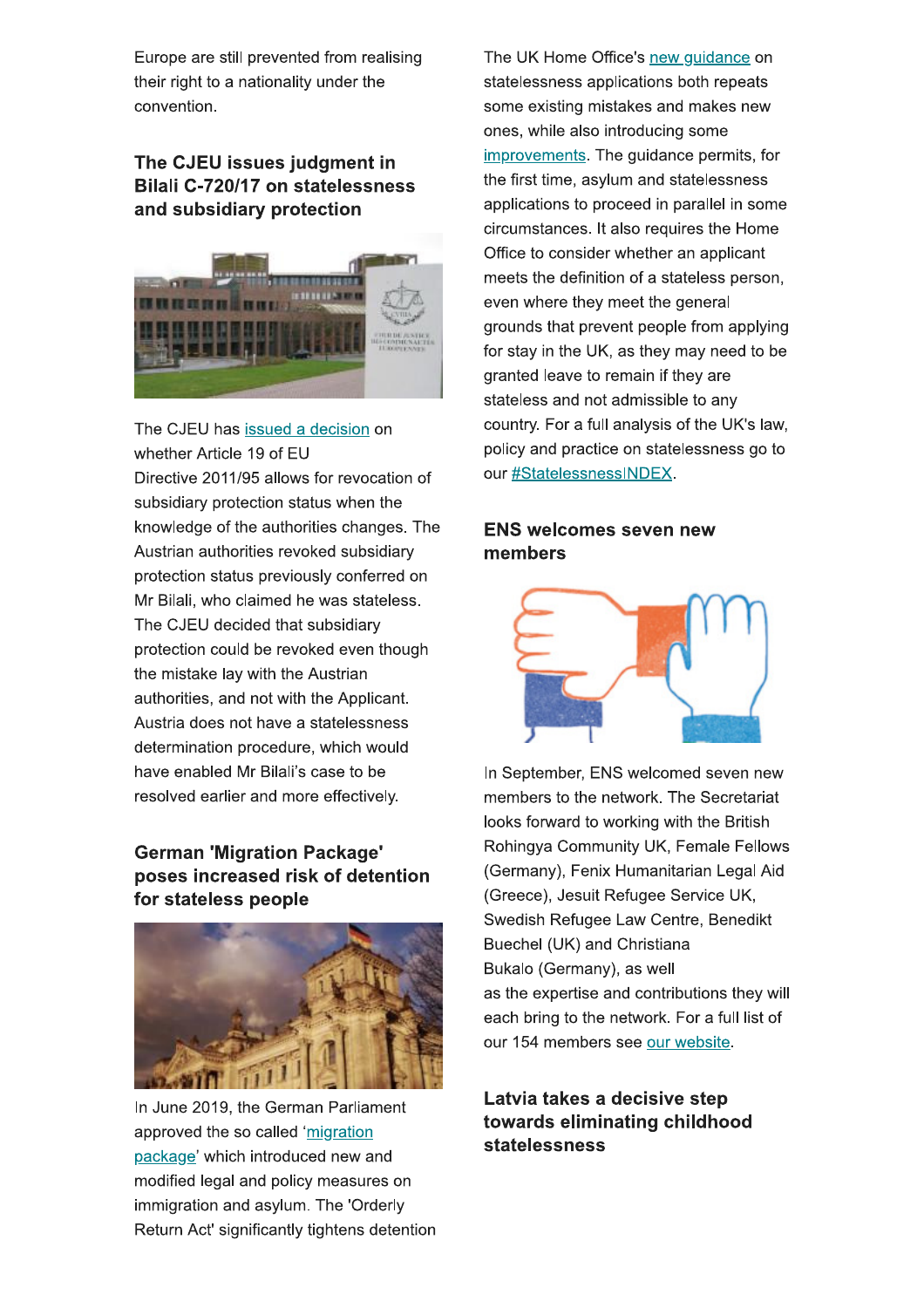and deportation rules. A newly introduced requirement for individuals to provide a passport, and the failure to do so resulting in sanctioning could negatively impact on stateless people who cannot provide documentation or acquire a passport from an embassy.

### **ASKV Refugee Support, ISI and UNHCR launch campaign against** statelessness in the Netherlands



Despite the publication of a draft proposal for a statelessness determination procedure by the Dutch Government in 2016, this still hasn't been discussed in Parliament. To reinvigorate momentum towards law reform and raise awareness of the issue of statelessness in the Netherlands, ISI, ASKV Refugee Support and UNHCR have now launched a joint campaign. The campaign is centred around an online petition, calling on the Dutch Government to take the necessary measures to protect stateless people in the Netherlands.



In October, Latvia's parliament passed legislation to automatically grant nationality to the children of 'non-citizens' as of 1 January 2020, unless the parents opt for another nationality. 'Non-citizens' are members of Latvia's Russianspeaking minority who did not acquire either Latvian or Russian nationality in 1991, and while the majority of children born to people with 'non-citizen' status in 2014-17 were registered as Latvian nationals, 253 children born during this period remain stateless. In cases where the child is born outside Latvia or one of the parents is a national of another country, the parents will have to submit an application and documents certifying that the child is not and has not been a national of any other country in order to be recognised as a Latvian national.

# **Recent publications**

- (European Network on Statelessness & Institute on Statelessness and Inclusion) Statelessness in Iraq: Country Position Paper - provides information on the profiles of stateless individuals and those at risk of statelessness due to nationality or civil documentation problems in Iraq
- (European Network on Statelessness & Institute on Statelessness and Inclusion) Statelessness: A Short Guide for Refugees & Asylum Seekers - short leaflet with basic information on the rights of stateless people (also available in Farsi and Arabic)
- (European Network on Statelessness & Institute on Statelessness and Inclusion) Statelessness: A short guide for refugee response actors in Europe - a short guide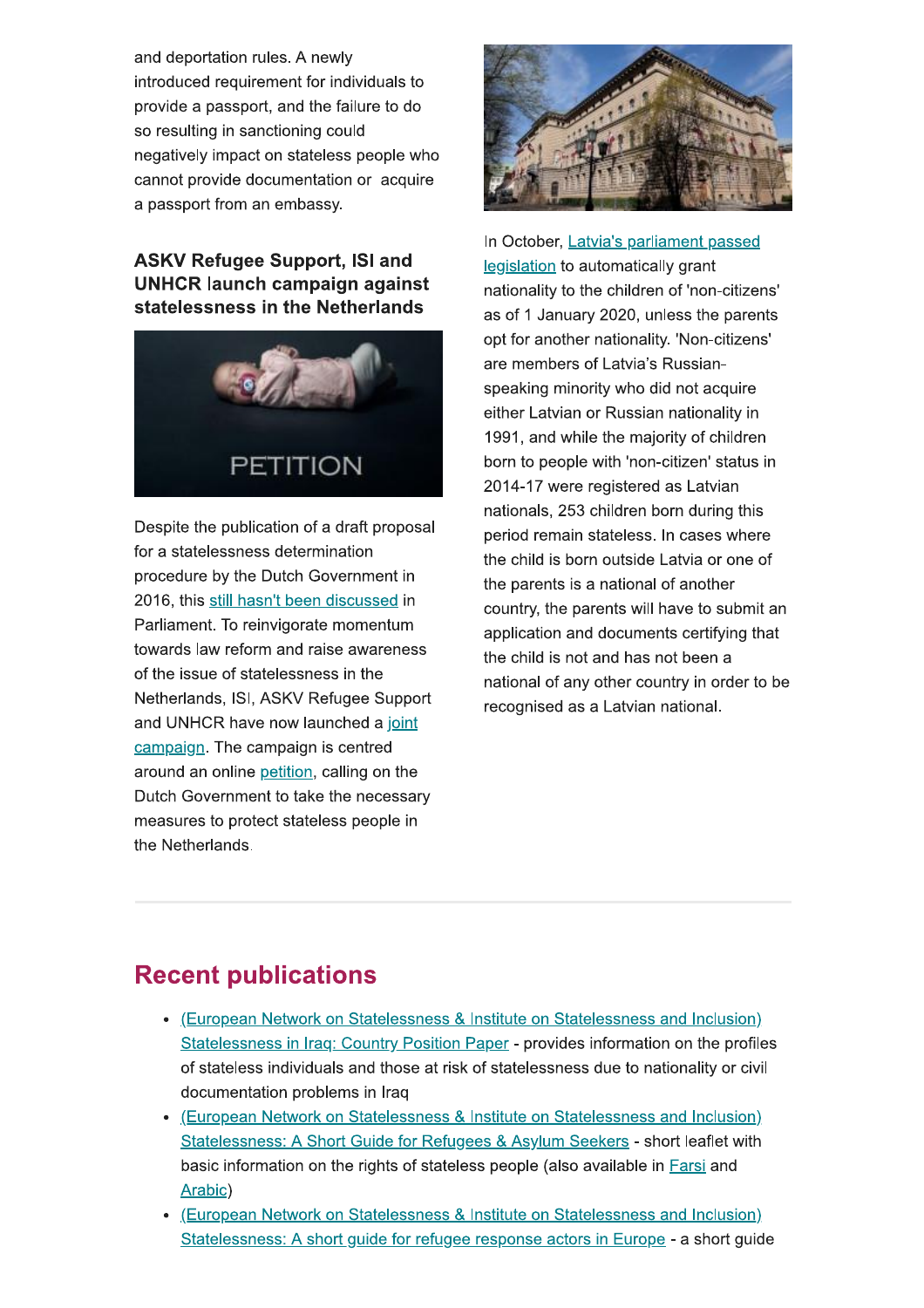aimed at practitioners working with refugees and asylum seekers

- (European Network on Statelessness & Institute on Statelessness and Inclusion) Statelessness in Iran: Country Position Paper - provides information on the profiles of stateless individuals and those at risk of statelessness due to nationality or civil documentation problems in Iran
- (Council of Europe European Committee on Legal Co-operation) Statelessness: Analysis of Current Practices and Challenges Regarding the Avoidance and Reduction of Statelessness in Europe - a preliminary review of protocols and procedures used by Council of Europe member States to determine and resolve cases of statelessness, prepared for the 94th Plenary Meeting of the COE European Committee on Legal Cooperation, Strasbourg, 13-15 Nov. 2019
- · Protección de los apátridas contra la detención arbitraria quía regional para profesionales - A Spanish translation of ENS' 'Protecting Stateless Persons from Arbitrary Detention - A Regional Toolkit for Practitioners'. It is intended as a resource for all those who come into contact with stateless people – including lawyers, NGOs and stateless detainees themselves, as well as policymakers, officials and judges responsible for reviewing immigration detention.
- (UNHCR) #IBelong The Campaign to End Statelessness July-September 2019 update - an update covering #IBelong campaign activities in July-September including the High Level Segment on Statelessness convened to mark the midway point of the ten-year campaign, and updates from Portugal and Bulgaria
- (UNHCR) The Impact of Statelessness on Access to Human Rights in Italy, Portugal and Spain - a report outlining the findings of UNHCR's Regional Office for Southern Europe's participatory assessment with stateless people, people at risk of statelessness, formerly stateless people, civil society and authorities in Italy, Portugal and Spain
- (UNHCR) COI Note on the Treatment of Women with Children Born out of Wedlock in Syria - country of origin information note highlighting some of the risks of statelessness that arise for children born to Syrian mothers out of wedlock due to gender discriminatory nationality law and practical obstacles to registering a child faced by the mothers in Syria.
- . (IOM, UNICEF, OHCHR Europe Regional Office, Child Circle, ECRE, Save the Children, PICUM) Guidance to Respect Children's Rights in Return Policies and Practices: Focus on the EU Legal Framework -Guidance for state authorities on the design and implementation of return procedures that are child rights compliant, including the need to consider a child's nationality status and its impact on the possibility of return.
- (Institute on Statelessness and Inclusion) Making SDG 16.9 Work for the Wider Sustainable Development Agenda: Lessons From the Citizenship, Statelessness and Legal Identity Community - Policy brief setting out why scrutinising the law and policy structures that determine legal identity is critical to making SDG 16.9 work for the wider Sustainable Development Agenda.
- (Institute on Statelessness and Inclusion) World Conference on Statelessness Report 2019 Post-conference publication outlining the key takeaways of the Conference as a whole, and giving an overview of the main overarching themes including development, women and children, migration, minorities and securitisation of citizenship and the arbitrary deprivation of nationality.
- (Stephan Gerbig) No papers no birth certificate? Recommendations for Registering Children of Refugees Born in Germany - Article highlighting the barriers to